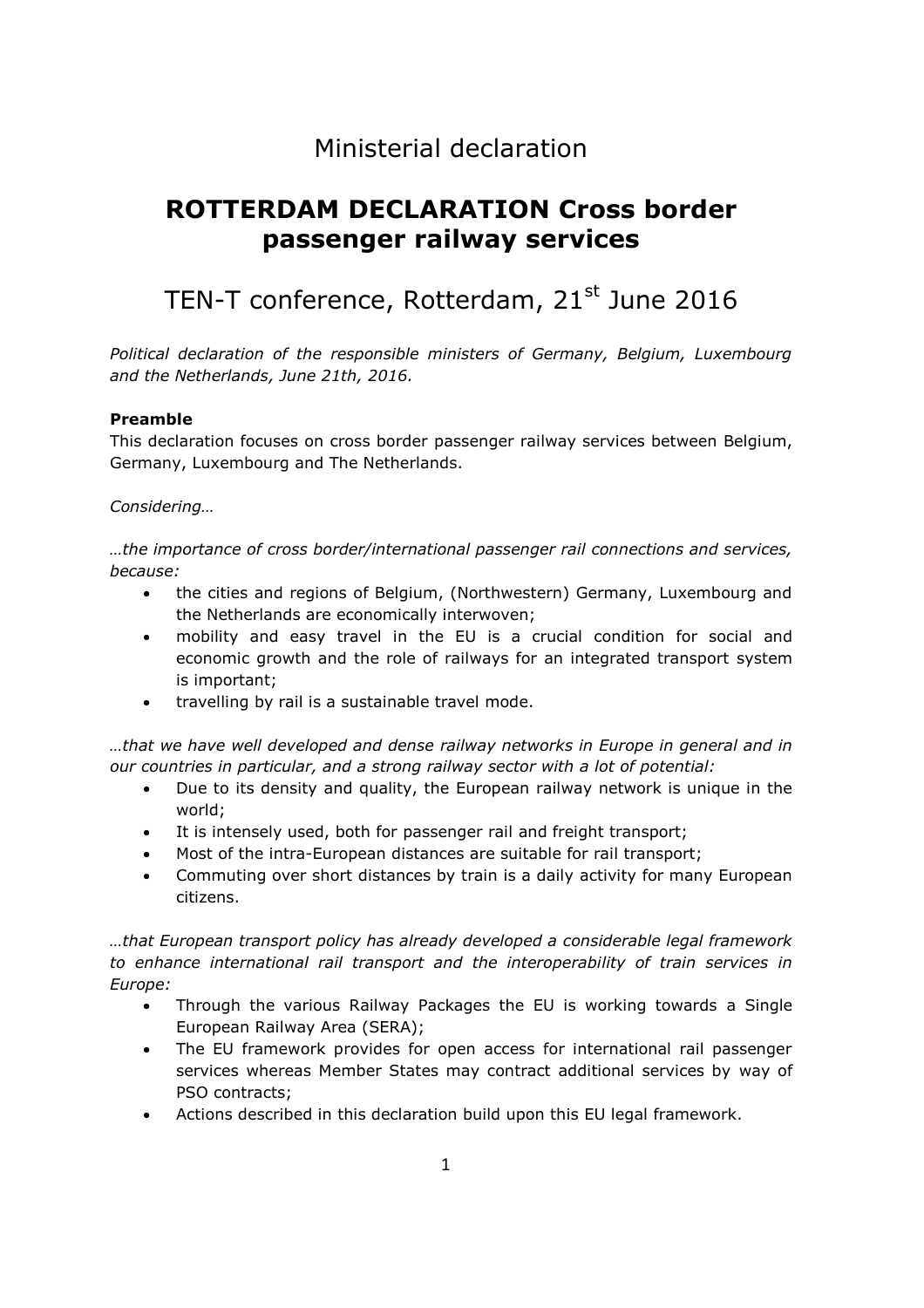*…that the potential of growth possibilities for cross border passenger rail transport in our countries is however still underused:*

- The market share of domestic rail passenger transport is in many cases far larger for cross-border traffic, even where there are rail connections in operation;
- The growth of cross-border passenger rail transport significantly lags behind the overall growth of international mobility (despite the fact that cross-border social economic activities are growing).

*…important reasons for the current suboptimal level of cross border passenger rail services are the lack of interoperability and suboptimal travel information, although progress is being made (such as through standardization e.g. TSI TAP, TSI PRM and the ERTMS program). Examples for the current constraints for international passengers are:*

- Timetables and ticket systems are still often applied in (national) isolated form and innovation on apps and online ticketing lag behind compared to for example the aviation sector;
- Travel information (both timetable data and real time train running information) and ticketing services are sometimes suboptimal for cross border trips;
- The standardized approach for exchange of data, as described in the TSI TAP, is not yet implemented.

### *Acknowledging...*

*…that there is an urgent need to enhance international rail passenger services and to complete the Single European Railway Area (SERA), among others by implementing:*

- The 4th Railway Package, as regards further opening the passenger rail markets, technical harmonisation and improving passenger services;
- ERTMS/ ETCS for facilitating interoperable cross-border operations of trains, in line with the upcoming revised European Development Plan.

*…thereby acknowledging that within the EU framework the passenger rail transport in our countries is organized differently, from liberalized open markets to awarded public service contracts at national or regional level. Organisation of cross border rail passenger transport must be adapted to this context. This is notwithstanding the competences of the relevant responsible authorities.*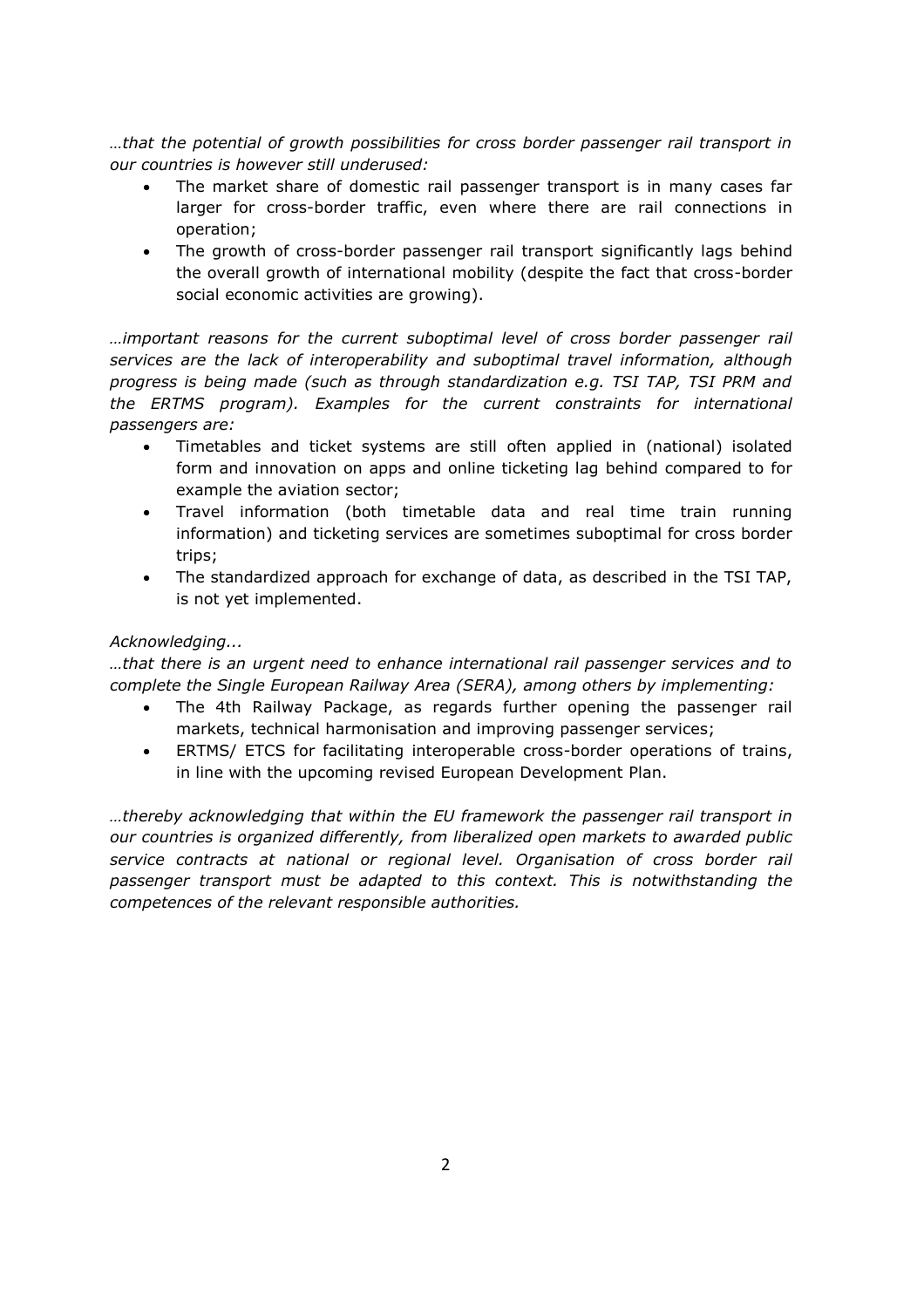#### **Statement**

*The ministers of Germany, Belgium, Luxembourg and the Netherlands with responsibility for Mobility and/or Transport:*

- 1. See the future of cross border passenger rail as a high quality integrated system including ticketing and passenger information with the objective that international passengers should experience a borderless journey from these perspectives.
- 2. Are motivated to improve and promote the use of the existing rail connections and will strive for a more integrated rail passenger services system for domestic and cross border services.
- 3. Are willing to work together with the responsible authorities, railway undertakings and where appropriate infrastructure managers by taking significant steps to enhance the quality of services offered to passengers such as international travel information and facilitation and increased availability of international tickets for international rail passengers.
- 4. Are convinced that the improvement of cross border passenger rail services is only reached by putting the passenger in a central position and by making a better connection between the different national systems in place.
- 5. Take note that the Netherlands will set up a cooperation platform with all the competent (national and/or regional) authorities responsible for cross border rail services in the Benelux-Germany region in 2016 - 2018 period on developing effective cooperation and common methods in the advantage of the passengers, taking into account existing institutional frameworks. When appropriate, the platform will invite railway undertakings and infrastructure managers to participate. The platform should inform on its results by 2018.

Such platform may consider to study:

- The market potential of cross border passenger rail transport;
- The opportunities and constraints regarding cross border passenger rail transport;
- The possibilities to overcome barriers for appropriate connections and services;
- The practical actions that could be carried out to enhance international passenger rail transport.
- 6. Call for action:
	- Address the rail sector to take joint action on supporting innovation on (linking) passenger information and booking platforms and further technical harmonisation in the cross border passenger railway sector which improves rail service;
	- Acknowledging and welcoming the considerations and initiatives on which the responsible authorities have already taken the first steps: